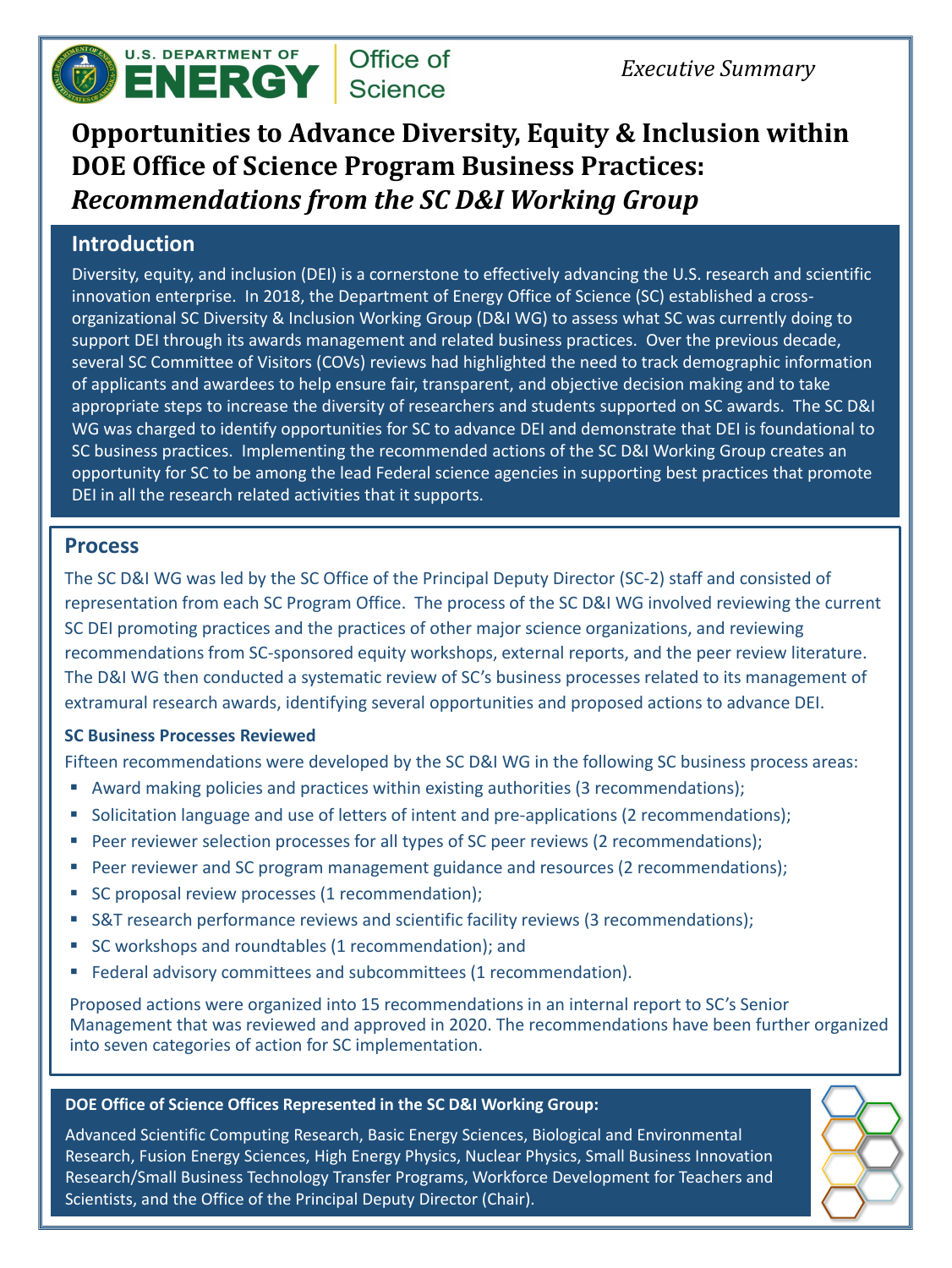## **The 15 Recommendations were Organized into 7 Categories of SC Action**

The SC D&I WG recommended actions serve to ensure that SC's business processes are supportive and inclusive of women and all underrepresented groups in STEM fields; allow for more rigorous tracking of diversity of applicants, awardees, and reviewers; limit and mitigate potential implicit bias behaviors; and encourage inclusive and professional behaviors in all SC-sponsored activities.

- Build on SC's [Statement of Commitment](https://science.osti.gov/sc-2/Research-and-Conduct-Policies/Diversity-Equity-and-Inclusion/SC-Statement-of-Commitment) through proactive communication of DEI expectations.
- Promote and communicate existing Federal regulations and requirements for non-discrimination in funding solicitations.
- Promote and utilize existing flexibilities under financial assistance agreements that support diverse individual circumstances.

## **DEI Supporting Policies & Practices**

- Track and document demographics of applicants throughout all review, decision, and selection processes, assuring appropriate confidentiality and non-disclosure.
- Document the demographics of reviewers invited and served for all types of SC peer reviews.
- Increase the response rates to demographic questions by SC applicants and reviewers.
- Track demographics of SC Federal Advisory Committee Subcommittee Members.



## **Demographic Tracking**

- Update and standardize the use of letters of intent and pre-applications to ensure transparency of requirements, promote diverse participation, and equitable consideration of applications.
- Establish a standard set of diversity-promoting review criteria for competitive pre-applications reviews.
- Establish a standard set of diversity-promoting program policy factors for funding solicitations.
- Establish a set of diversity-promoting review criteria for S&T performance reviews and for SC scientific facility reviews.

### **Standard Review & Selection Criteria & Protocols**

- Establish guidance and goals for balancing the demographics of reviewers on review panels and within reviewer pools.
- Develop a comprehensive strategy for recruiting new reviewers to increase the overall pool of reviewers and the diversity of reviewers, and for decreasing barriers to reviewer participation.
- Update and standardize SC's reviewer guidance and orientation content to include expectations for professional conduct, emphasis on appropriate constructive feedback aligned with review criteria, and

implicit bias awareness and mitigation training.

#### **Peer Reviewers**